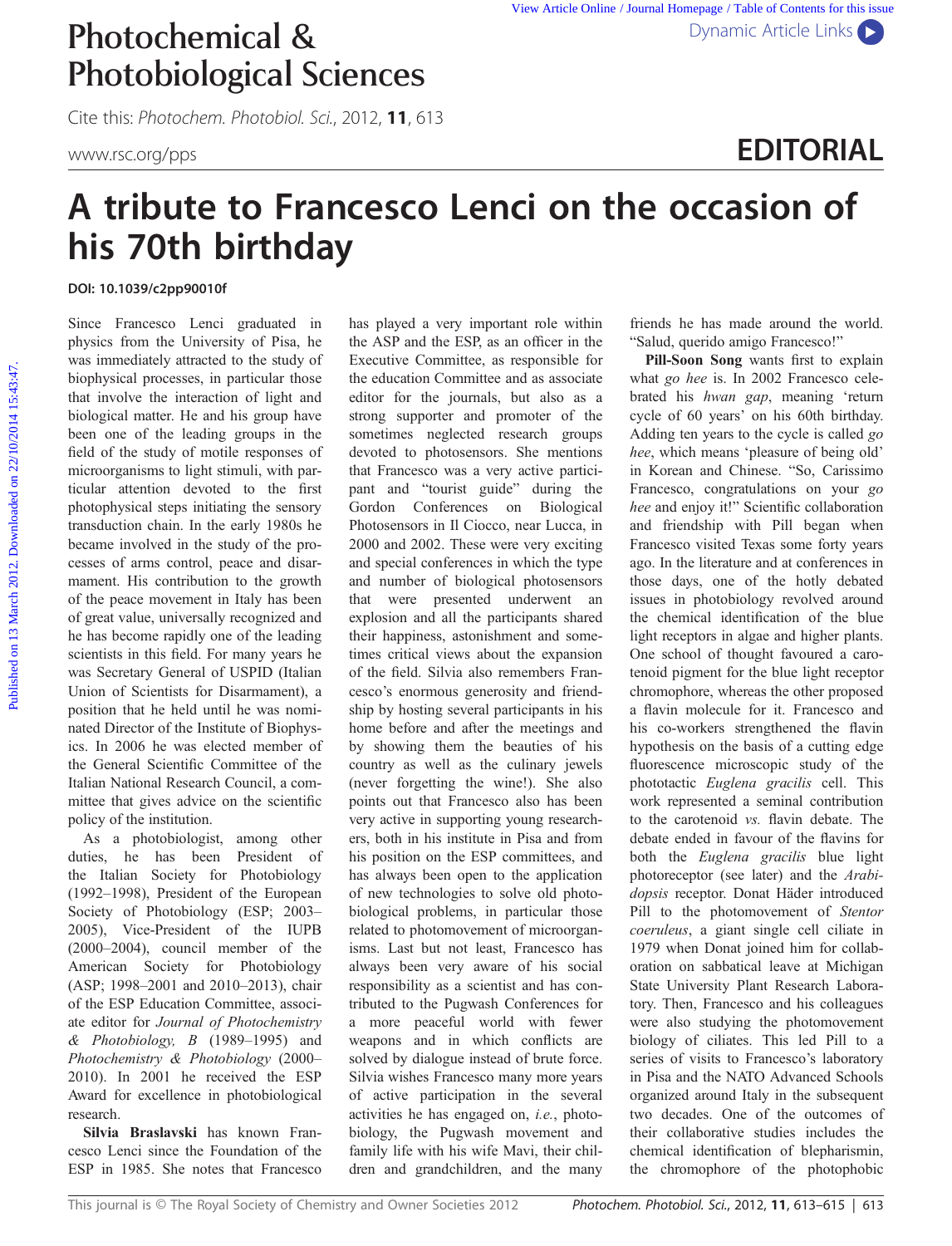ciliate Blepharisma japonicum by Francesco's former student Giovanni Checcuci.

Over the years, Pill came to admire (and envy) Francesco's attributes as a scientist and as a mentor. To Francesco a student in his lab is not only a researcher but also a friend. His concerns for his students and their future careers are truly genuine and unmatched. Pill thinks this personal quality of Francesco accounts for the fact that he remains a popular friend among his scientific colleagues in different countries. To Pill, Francesco is not just a scientist, not just a collaborator, but a true friend. Now that he celebrates his go hee, Pill wishes him the very best until the next tribute on his san soo, 80th birthday [san soo means 'life under umbrella', an appropriate term for the photophobists?].

Masamitsu Wada wants to congratulate Francesco Lenci for his seventieth birthday! Time flies as an arrow. It is now 10 years since Pill kindly celebrated Francesco's 60th birthday, kanreki, on Jeju Island. In Japan the celebration of a person reaching 70 years old is called koki. The word means "few people live to be seventy from ancient times". In these days the situation has changed, of course. Many people live more than 80 as average life. So, Francesco is still young! Masamitsu hopes he will enjoy the next 10 years not only for public service in science but also for his own life.

It is with great pleasure and respect that Donat-P. Häder writes about his honour of having known Francesco Lenci for so many decades. It was in the early 1970s that they first met during an international photobiology conference and soon after started collaborating. They tried to identify the photoreceptor for phototaxis in the flagellate Euglena gracilis and even came close to suggesting a flavin as the receptor chromophore (see above). The final honour of solving the puzzle is attributed to Masakatsu Watanabe and coworkers who identified the structure and genetic makeup of a novel photoreceptor ( photoactivated adenylyl cyclase) with two flavin (FAD) binding sites. Donat also remembers with joy participating in several NATO summer schools and research conferences that Francesco organized with his co-workers from the C.N.R. Often these conferences were located in a former monastery in

exquisite tourist places such as Florence or Volterra so that after long and interesting days in the lecture hall the participants could delve into the culture and architecture of millennia-old Italian cities, followed by a good night's sleep in a former monk cell. Later Donat and Francesco collaborated on ecophysiological problems in aquatic ecosystems in the Mediterranean, measuring the effects of solar UV radiation on motility and photosynthesis of phytoplankton and macroalgae and occasionally plunging into the pleasant waters themselves and enjoying solar radiation. Donat will always remember Francesco Lenci as a noble, unobtrusive and distinguished character, and will continue to enjoy his cordial friendship.

Francesco Lenci and Giulio Jori had plenty of chances for interaction during their long scientific life because of their deeply dedicated activities in the field of photobiology, often coinciding points of view toward many social problems, and – most of all – a very sound friendship. Thus, Giulio and Francesco collaborated and worked side by side in a variety of initiatives, including the strengthening of photobiological research in Italy, the contribution to the establishment and expansion of the ESP, as well as of photobiology in countries outside Europe, through support to photobiology journals and the organization of congresses, advanced schools, books and themed journal issues. They both paid great attention to the opening of possibilities for young investigators to improve their knowledge of the basic and experimental aspects of photobiology. As a consequence, Francesco and Giulio have the pleasure of sharing many pleasant memories, enthusiasm for successful outcomes and a few disappointments. However, the most vivid and fascinating memories of their relationship which are stuck in Giulio's mind are certainly represented by the conversations outside the scientific sessions at congresses, during dinners or post-dinner time; the discussions ranged from scientific topics at large to social or educational subjects, art and culture. Giulio could thus appreciate the exquisite features of Francesco's personality, his great sensibility for problems of major significance such as peace, social justice and protection of environment, his careful attention toward the needs and hopes of younger fellows, the strong

motivation to start different initiatives to help people from developing countries, and his truly vast knowledge of literature, both classical and popular music and figurative arts. Talking with Francesco surrounded by the appropriate atmosphere has always been an enriching experience, a source of inspiration, a stimulation to have a positive and optimistic attitude towards life. Giulio mentions that Francesco has an innate ability to identify the constructive aspects even of difficult situations and transmit such feelings to persons who are in touch with him. Giulio learned from him how a real scientist can spontaneously decide to use his scientific knowledge to improve the quality of life for mankind. Giulio considers it a privilege to have Francesco as one of his dearest friends. Clutae *Riepharions jagonicuos* by exquisite baries phase such as Fluence resticution is start different initiatives to the content of the energy in the start of the baries of the March 2012. The content of the energy in

Evelyne Sage feels it a privilege to contribute to this special tribute to Francesco Lenci on his 70th birthday. Francesco's long interest in light interaction with biological matter has sealed a prolonged and friendly relationship with the photophysics and photobiology group of the Museum National d'Histoire Naturelle in Paris. This is how Evelyne was lucky enough as a young photobiologist to approach Francesco. Since the early times, Francesco has been a major actor in establishing and strengthening the links between the Italian and the French Societies for Photobiology. The convivial atmosphere of the Aix-les-Bains and Pisa joint meetings is deep in the participant's memory. Later, Evelyne realized Francesco's engagement for photobiology and his commitment to the ESP and she was very much impressed by the way he ran the society, the input he gave to the society, defending the transdisciplinarity of photobiology and of the ESP, and carefully respecting everyone and promoting opportunities for young photobiologists to deepen and widen their cultural and scientific preparation. Francesco knows Evelyne's strong attachment to and acknowledgement of her elders and she is now happy to relate that his devotion to the ESP and photobiology, his delicacy and kindness are a great source of inspiration for her as president of the ESP, and his friendship a major support. "Wishing him happiness, good health and strength."

Renato Benssason remembered that in 1976 in Tuscany, on a hillside